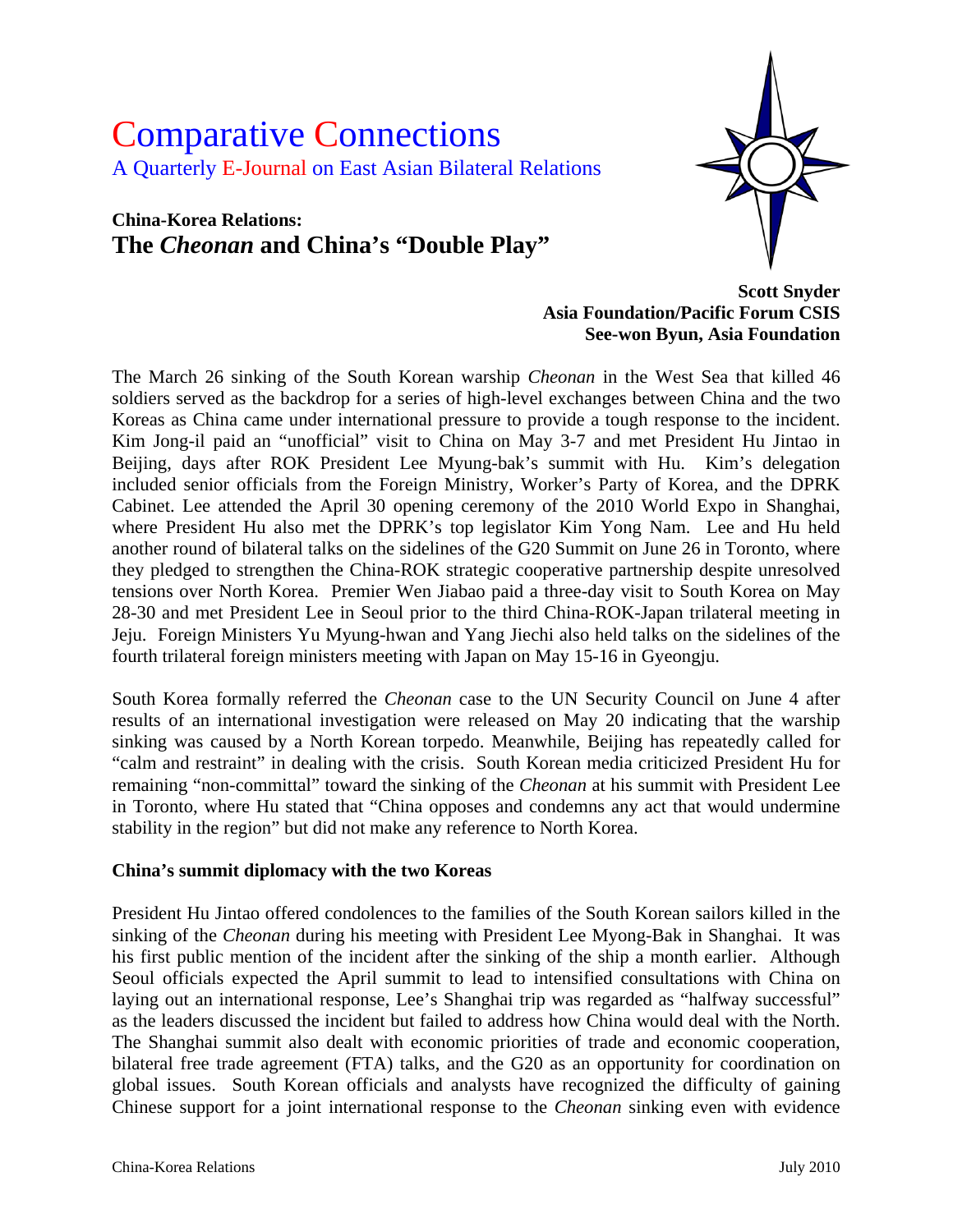supporting DPRK involvement. While the June 26 meeting between Lee and Hu in Toronto produced no new results in addressing *Cheonan*, they did agree to expand bilateral trade to \$200 billion by 2012 and \$300 billion by 2015 and to enhance cooperation in other areas such as education, science and technology, and culture.

Following weeks of speculation in the South Korean media, Kim Jong-il finally made appearances in Dalian, Tianjin, and Beijing in early May. According to their custom, Chinese and DPRK state media confirmed Kim Jong-il's visit to China only at the end of his five-day trip on May 7. In addition to meeting President Hu, Kim held talks with Premier Wen Jiabao and top legislator Wu Bangguo, and met other key members of China's Political Bureau Standing Committee of the CPC Central Committee, including Jia Qinglin, Li Changchun, Xi Jinping, Li Keqiang, He Guoqiang, and Zhou Yongkang. Kim's delegation included Kim Yang-geon, director of the DPRK Unification Front overseeing inter-Korean and China-DPRK relations and head of an organization tasked with attracting foreign investment; Choi Tae-bok, a leading figure in science and technology; and Kim Yong-chun, vice chairman of the National Defense Commission and North Korea's top military official. President Hu presented five proposals to strengthen China-DPRK ties, including: maintaining high-level contacts, reinforcing strategic coordination, deepening economic and trade cooperation, increasing personnel exchanges, and strengthening coordination in international and regional affairs. Kim Jong-il also toured China's major economic development zones, ports, and enterprises in Dalian, Tianjin, Beijing, and Shenyang in North/Northeast China, during which both sides emphasized "pragmatic cooperation" from a "strategic and long-term perspective."

Beijing has continued efforts to develop strategic ties with both Koreas. ROK Vice Foreign Minister Shin Kak-soo and Chinese counterpart Wang Guangya held the second China-South Korean High-level Strategic Dialogue on April 6 in Seoul, where both sides renewed their pledge to further the strategic cooperative partnership. China and North Korea also agreed to strengthen military ties during a visit to China on March 30-April 3 by An Yonggi, director of the People's Armed Forces Foreign Affairs Department, who met Xu Caihou, vice chairman of the Central Military Commission, in Beijing.

Although the South Korean government has pushed hard for China to recognize North Korea as being responsible for the *Cheonan* tragedy, Chinese leaders have consistently reaffirmed their commitment to address the case "in an objective and fair manner," sidestepping South Korean demands. China's Foreign Ministry stated that Wen's main goals during his late May visit to Seoul were to "increase mutual political trust and optimize existing cooperation mechanisms," while Chinese media highlighted comprehensive efforts to strengthen the China-ROK partnership despite renewed differences over North Korea.

Despite South Korea's focus on the *Cheonan* incident and the need for a strong response, China attempted to handle the relationship with South Korea in a business-as-usual manner. Ahead of Wen's visit, Vice Foreign Minister Zhang Zhijun expressed hopes to expand the scope of China-ROK cooperation and advance bilateral FTA talks, and Chinese Ambassador to Seoul Zhang Xinsen noted joint progress in expanding bilateral coordination channels including government agencies, parliaments, academics, and the media. Wen also met ROK National Assembly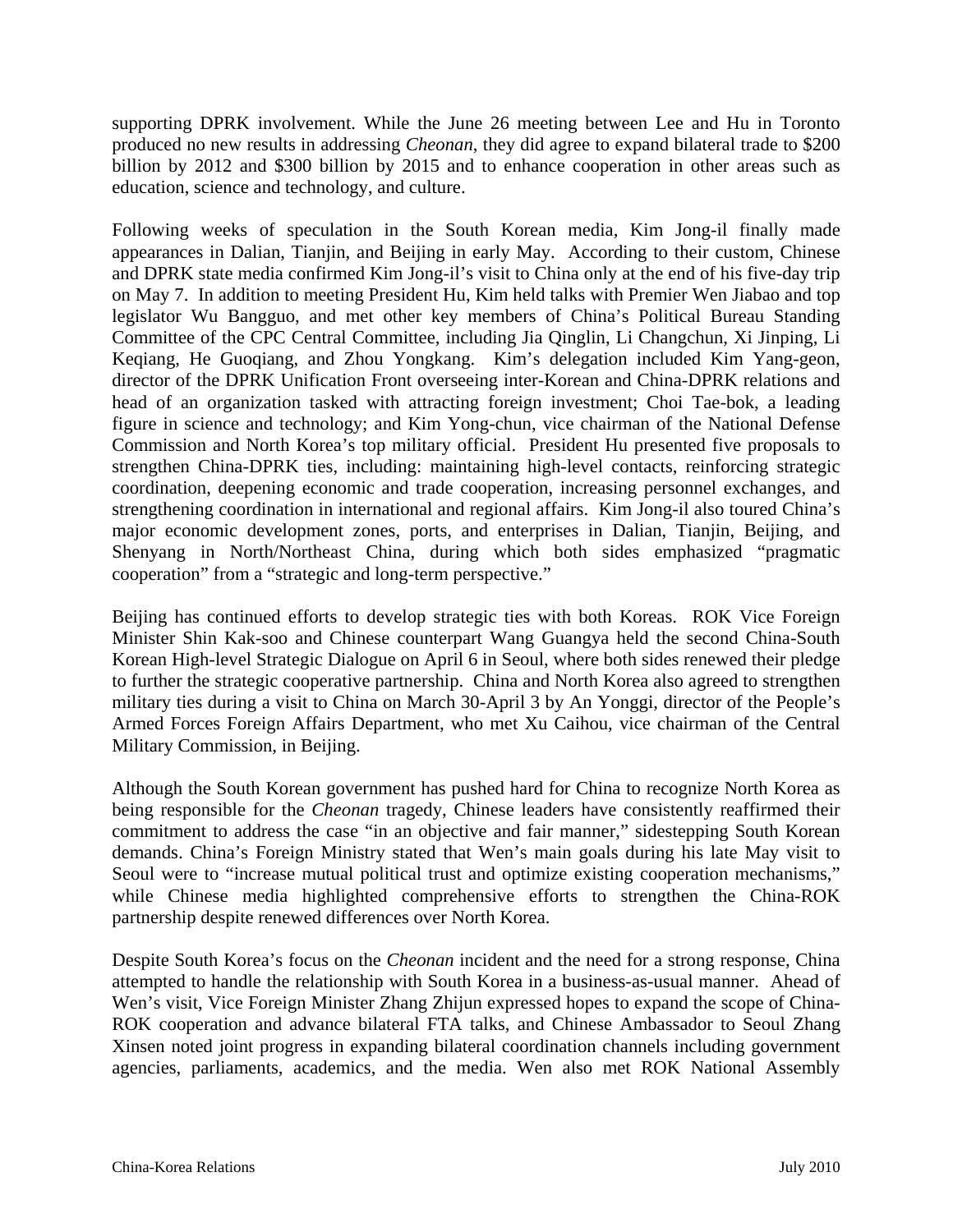Speaker Kim Hyung-o and Prime Minister Chung Un-chan in Seoul on the first leg of his fournation Asia tour that also included Japan, Mongolia, and Myanmar.

#### **China's "double play"**

Occurring just three days after the Lee-Hu summit in Shanghai, Kim Jong-il's visit to China in early May drew much disappointment from officials and the media in Seoul rather than raising expectations for the resumption of Six-Party Talks as hoped by Beijing. A most disappointing reality check for South Koreans who expected more from the "strategic partnership" was that Hu did not see the need to provide even an informal "heads up" to Lee that he would be hosting Kim Jong-il days later, despite the fact that China has long sought to treat the two Koreas in an equidistant fashion. As Kim began his trip, Unification Minister Hyun In-taek called for a "responsible role" by China in a meeting with Ambassador Zhang Xinsen in Seoul on May 4. South Korean TV broadcaster *SBS* warned that China was engaging in a "double play" between the two Koreas while editorials pointed out that "Chinese leaders embraced North Korean leader Kim only a couple of days after shaking hands with President Lee. The warm welcome to the Kim entourage is particularly offensive … since it comes on the heels of South Koreans' mourning the sailors killed on the *Cheonan*." At the same time, South Korean observers have recognized that "the "strategic partnership" signed between the two countries last year must not be burned in fiery emotion and rhetoric."

Despite the affirmation of ties implicit in China's hosting of North Korea's reclusive leader, Hu Jintao attempted to emphasize the need for restraint in North Korea's behavior. In addition, there were rumors that Kim's visit ended prematurely following a luncheon with Wen Jiabao rather than following a scheduled evening of a North Korean theatrical presentation of "A Dream of Red Mansions," giving the impression that China did not meet all of Kim's expectations for the visit. Notable in President Hu's five-point proposal was the pledge to "reinforce strategic coordination … on major domestic and diplomatic issues, international and regional situation, as well as on governance experience," which appears to challenge China's basic foreign policy principle of non-interference in internal affairs. Some Chinese analysts suggest that Hu's proposals reflect Beijing's disappointment with Pyongyang's nuclear tests that were conducted without consultation with China, and contain "very serious wording" according to Zhao Huji of the Central Party School. Zhao argues that "the South Korean media jumped to the conclusion without comprehending how the talks went ... the meeting was not just full of sweet talk. There was also a moment when China clearly stated its position."

Zhang Liangui of the Party School has indicated that "Kim's visit is of great significance" given "the DPRK leader's willingness to discuss ways to create favorable conditions to resume the Six-Party Talks." While South Koreans expressed outrage over the visit, Zhang argues that Pyongyang showed high "political wisdom" in the timing of Kim's visit, which began on the same day as the opening of the Nuclear Nonproliferation Treaty Review Conference for a onemonth session at UN headquarters in New York on May 3. According to Zhang, "Although the Western media may conclude that China "support[s] DPRK's arbitrary behavior," Kim's trip, in fact, precisely signals the nation's consistent efforts to promote the resumption of the Six-Party Talks." However, Foreign Minister Yu and other ROK officials have indicated that they see no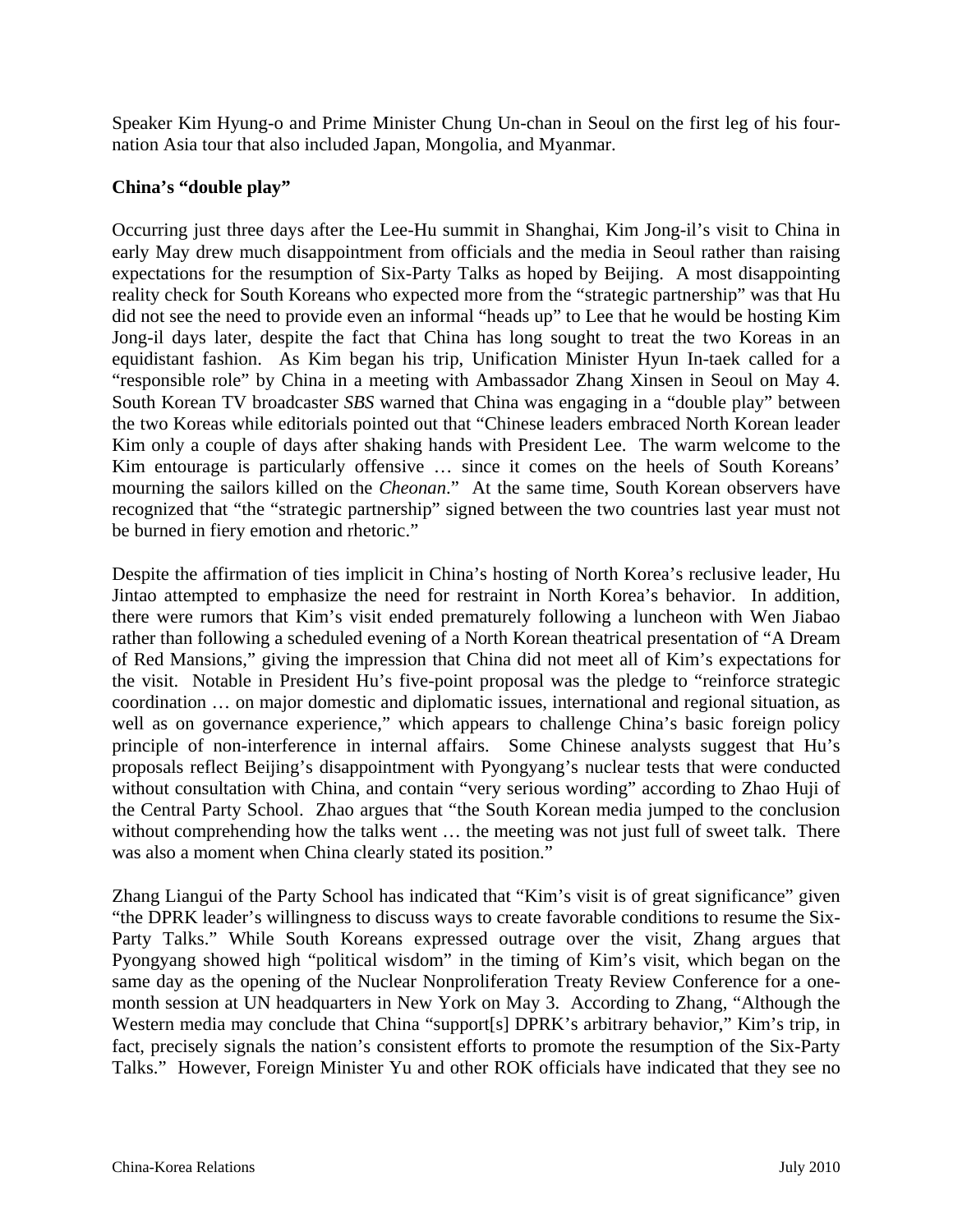change in Pyongyang's position after Kim's visit, and the Cheong Wa Dae (Blue House) has made it clear that "there will be no six-way talks before resolving the *Cheonan* incident."

Despite Beijing's lavish reception of Kim, other Chinese analysts also remain doubtful about the success of the visit, which produced neither a formal declaration by Pyongyang to return to Six-Party Talks nor a Chinese declaration to support industrial projects in North Korea. According to Peking University's Zhu Feng, "the visit itself was not very substantive" and "overall, there was a lack of recognition of the Six-Party Talks." Liu Ming of the Shanghai Academy of Social Sciences suggests that "there was no breakthrough" given unresolved differences including over Pyongyang's commitment to denuclearization. According to Su Hao of China Foreign Affairs University, while Kim's visit was widely seen as an effort to secure aid in return for resuming Six-Party Talks, it was more about "confirming mutual intentions to maintain a stable relationship" given uncertainties about the direction of ties after recent DPRK provocations.

#### **Shanghai Expo begins, Chinese investment in North Korea remains uncertain**

"South Korea Week" was launched on May 26 at the Shanghai World Expo, where South Korea is promoting its own 2012 Yeosu Expo, which is part of a four-year agreement signed between Shanghai and Yeosu in 2008. The Korea Trade-Investment Promotion Agency (KOTRA) aims to attract 6 million total visitors at the national pavilion at the Shanghai Expo, which drew an average of 26,000 visitors per day by the end of May, and a separate business pavilion, which has served as a promotional platform for 12 major corporations including Samsung Electronics, POSCO, Hyundai Motors, and Shinsegae. According to a Korea International Trade Association (KITA) survey in May, over 96 percent of 430 Chinese respondents indicated that their visit helped improve their image of South Korean corporations and 85 percent said they would consider buying South Korean products, especially home appliances, cell phones, computers, and fashion items, citing quality and brand power. The national pavilion is also designed to promote Korean "Hallyu" pop culture.

Meanwhile, Japanese media reports in June showed that the *Cheonan* crisis has hurt China-DPRK trade and investment, indicating that many Chinese firms have begun to withdraw border area investment plans since the incident. With South Korean efforts to impose additional sanctions on the North, Chinese businesses reportedly fear financial losses when goods produced in North Korea-based factories cannot be exported to the South. South Korean reports, however, have warned against continued Chinese efforts to deepen economic cooperation with the North, citing provincial official exchanges and calls for expanding business ties.

Chinese trade figures appear to reinforce South Korean concerns, showing an 18 percent increase in China-North Korean trade to \$983.6 million through the first five months of 2010 compared to the same period last year. According to Chinese media reports, Wang Min, a top Communist Party of China (CPC) official of Liaoning province, led a delegation to North Korea on May 27 for economic cooperation talks with Worker's Party of Korea (WPK) official of South Pyongan province Kim Pyong-hae, who accompanied Kim Jong-il to China in early May. Ahead of Wang's trip, Chinese Ambassador to North Korea Liu Hongcai reportedly convened a meeting in Pyongyang of representatives of 14 Chinese investment entities on May 20 to promote Chinese trade and investment in North Korea.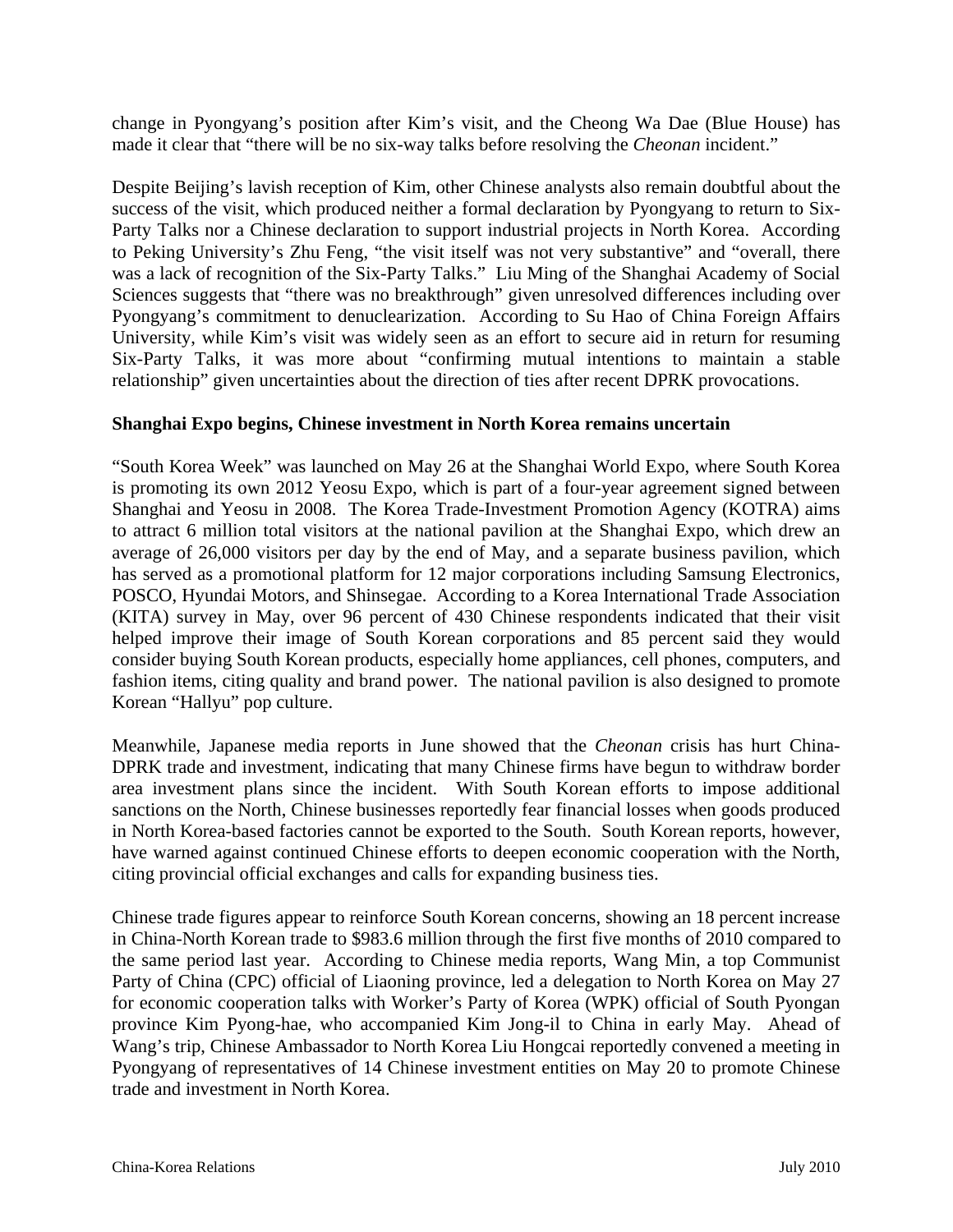A DPRK Foreign Ministry delegation also reportedly visited the Chinese border cities of Shenyang, Dandong, and Fuzin in mid-May for discussions on building a new bridge over the Yalu River, which was followed by a visit by the head of North Korea's Rajin port to the Chinese city of Hunchun on May 19 for talks on China's use of the port. According to South Korean researcher Lim Eul Chul, the DPRK wants to open foreign-owned factories in major cities beyond special economic zones like Kaesong as it faces the impact of food shortages, financial sanctions, and stalled inter-Korean ties.

China-DPRK economic exchanges have been accompanied by continued party-to-to-party and intergovernmental contacts. A WPK delegation led by Kim Chang Ryong, DPRK minister of Land and Environment Protection, made a 10-day trip to China on June 12-22 and visited Beijing, Tianjin, Dalian, and Shenyang. In Beijing, the DPRK delegation met senior officials of the CPC Central Committee, including Li Yuanchao, head of the Organization Department, and Wang Jiarui, head of the International Department. A provincial government delegation led by Jilin Vice Governor Chen Weigen also visited Pyongyang in mid-June and met new DPRK Vice Premier Ri Thae Nam.

#### **China's regional trade efforts challenge South Korean competitiveness**

According to the South Korean Central Bank, the country's current account surplus with China reached \$38.4 billion in 2009 compared to \$20.9 billion in 2008, marking the biggest surplus in over a decade. In June, KITA indicated that ROK exports to China jumped 55.6 percent yearon-year to almost \$43 billion in January-May 2010, and projected a 22.4 percent annual increase in South Korea's total exports in 2010 to a projected record high of \$445 billion, given improving domestic and global conditions. A June 25 report by Korea Investment & Securities Co., however, indicated that exports to China will likely slow during the second half of 2010 as China moves to cut bank lending and investment to dampen Chinese demand, the main driver of the recovery by Asian economies. While Korean companies benefited from Beijing's stimulus program during the financial crisis, China's Ministry of Commerce on June 24 announced a revision of its home appliance subsidy program in an apparent effort to stabilize consumption amid Chinese concerns over excessive growth. The World Bank's latest China Quarterly Update predicted a moderation of Chinese growth in the second quarter of 2010 due to normalization of macroeconomic policies and property market measures since April, projecting a steady 9.5 and 8.5 percent GDP growth for 2010 and 2011 respectively.

A new focus of South Korean concerns is the potentially negative impact the China-Taiwan Economic Cooperation Framework Agreement (ECFA), which was signed on June 29, will have on ROK exporters. Under the ECFA, China and Taiwan agreed to remove tariffs on 539 types of Taiwanese goods worth \$13.83 billion and 267 types of Chinese goods worth \$2.86 billion, and Taiwanese companies will gain access to 11 Chinese service sectors including banking, accounting, insurance, and hospitals. According to KITA, 14 of the top 20 South Korean export items to China overlap with those of Taiwan, including electronic circuits, semiconductor devices, and liquid display devices, and account for 60 percent of total ROK exports to China. The implications of the ECFA for South Korean exports have led analysts to urge Seoul to push its own FTA talks with China. China and South Korea concluded a joint feasibility study on a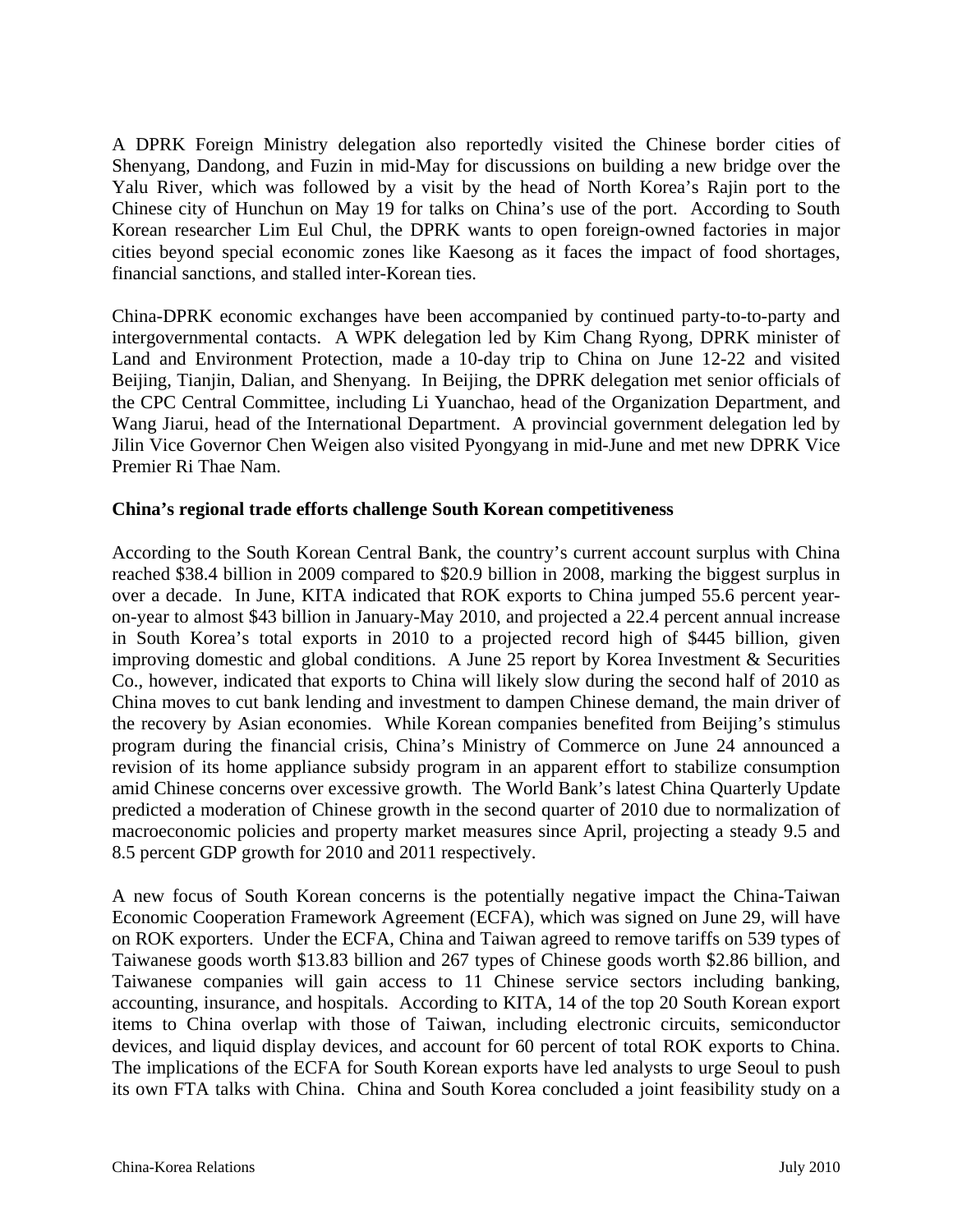bilateral FTA in May but have not yet launched official trade deal talks. Instead, President Lee and Premier Wen signed a memorandum of understanding to hold additional discussions on sensitive issues at their recent meeting. The ECFA is expected to have a minimal impact on large Korean conglomerates like Samsung and Hyundai, which have China-based production facilities, since most of their products are made and sold within China. Hyundai Motor Co. on May 30 reported more sales in the Chinese market in April than in Korea for the second consecutive month.

The Federation of Korean Industries (FKI) released survey results on June 20 showing that South Korea may lose all technology advantages over China in less than four years for eight key export items such as steel, semiconductors, ships, and cars, which accounted for 64 percent of all ROK exports in 2009, representing a total of \$232 billion. To maintain competitiveness against China, the FKI has called for "an urgent need to develop new technologies through a steady expansion of investment in R&D." A Citi Investment Research & Analysis report on June 17, however, suggested that recent wage increases in China will likely benefit ROK exporters by boosting their price competitiveness and Chinese consumer demand. Following Beijing's June 19 announcement of a possible currency appreciation, the ROK Commerce Minister also indicated that a stronger *yuan* would have a limited impact on Korean exports as about half of ROK exports to China are re-exported to third countries. In addition, KOTRA is reportedly taking steps to better support South Korean businesses based in China by reducing its operations in advanced markets to free up resources for emerging markets like China, where KOTRA will focus on Shenyang or China's western inland region. On May 6, the Ministry of Knowledge Economy announced the establishment of KITA's new "China Desk" aimed to promote direct Chinese business investments.

China-ROK FTA talks were a top agenda item during Premier Wen's meeting with President Lee on May 28 in Seoul, where Wen indicated that talks could be launched later this year or early 2011. They also agreed to cooperate in new fields of high technology, green growth, trade protectionism, G20 coordination, and global economic governance. South Korea appears reticent to pursue China-ROK FTA negotiations in the absence of KORUS FTA ratification, although it is getting harder and harder for South Korea to defer the opening of FTA talks with China. With heightened security tensions on the peninsula, Wen called for joint efforts to maintain economic policy coordination in a meeting with Korean businessmen in Seoul on May 29 and pledged to create a favorable investment environment for ROK businesses in China. China and South Korea have also focused efforts on developing a free trade area with Japan. As the coordinating country for trilateral dialogues in 2010, South Korea hosted the third trilateral summit in Jeju on May 29-30 and the fourth trilateral foreign ministers meeting in Gyeongju on May 15-16. Premier Wen, President Lee, and Prime Minister Hatoyama Yukio agreed to create a permanent secretariat in South Korea in 2011 and issued a 10-year blueprint for trilateral cooperation in such areas as economy, security, environmental protection, and cultural exchange. However, South Korean analysts remain uncertain about prospects for a trilateral FTA given stalled FTA talks between Seoul and Tokyo since 2004.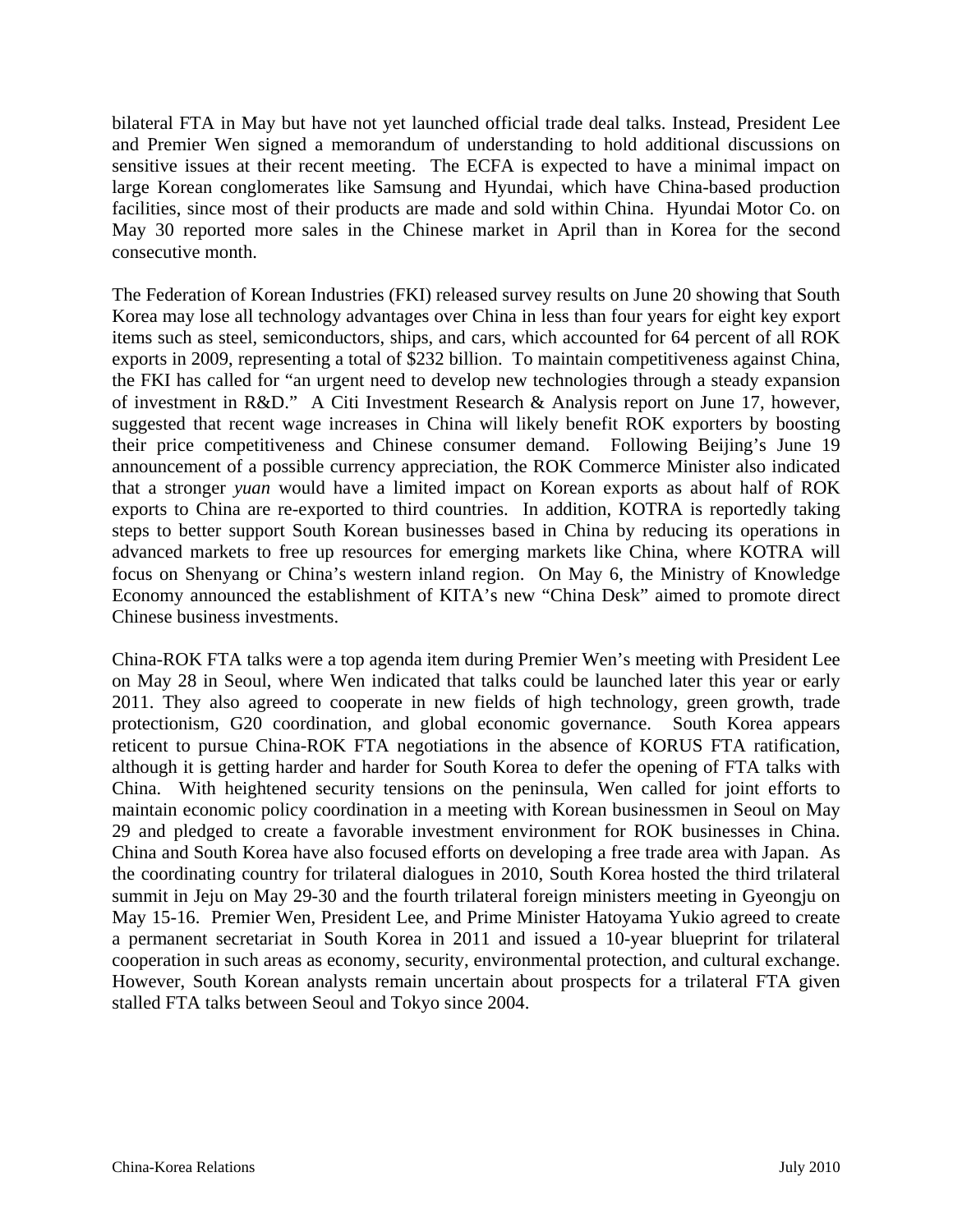#### **Engaging China after** *Cheonan*

The *Cheonan* incident has dominated the China-ROK diplomatic agenda and overshadowed the bilateral economic agenda. However, there is no clear evidence that the longer-term economic relationship has been affected by tensions over how to deal with the aftermath of the *Cheonan* incident. While the Obama administration has voiced strong support of President Lee's handling of the incident, China's cooperation remains essential to ROK efforts to secure a new resolution or presidential statement against the DPRK at the UN Security Council. Since South Korea is relying on Washington to make the case, the *Cheonan* issue indirectly pits Washington against Beijing and places pressure on the US to secure Chinese acquiescence to a tough UN Security Council statement on behalf of South Korea.

In response to President Obama's G20 press conference remarks criticizing China's "willful blindness to consistent problems," the Chinese Foreign Ministry spokesman on June 29 reaffirmed China's "fair and irreproachable" position, stating that "China borders on the Korean Peninsula, and we have our own feeling on the issue … we have more direct and intense concerns." The *Cheonan* crisis has thus far strengthened alliance cooperation between the US and South Korea while also demonstrating the importance of coordination with China as both allies express frustration with Beijing's response. Seoul and Washington announced plans to conduct a joint naval exercise in the West Sea in early July. In response, a *Global Times* article on June 28 warned that such moves "would risk challenging China's strategic bottom line and its coastal defense." US-ROK military efforts to reinforce deterrence capabilities through a show of force to North Korea following the *Cheonan* sinking have raised debate among Chinese military strategists who recognize that "the joint exercise is mainly aimed at deterring North Korea" but remain concerned about the strategic implications for China.

China's current engagement efforts with Pyongyang and Seoul reflect its traditional policy of equidistance between the two Koreas, but critics have also raised questions about whether such a policy is anachronistic or truly effective in serving Chinese interests. At the same time, North Korea's continued provocations serve to undermine China's regional and global role. The G8 statement in June condemning the sinking of the *Cheonan* provides a basis for ongoing discussions at the UNSC, but the outcome depends largely on China. In turn, Seoul and Washington are also unlikely to support the resumption of Chinese-hosted Six-Party talks on Korean denuclearization without a clear resolution.

### **Chronology of China-Korea Relations April - June 2010**

**March 30-April 3, 2010:** An Yonggi, director of the Foreign Affairs Department of the DPRK Ministry of the People's Armed Forces, visits China and meets Xu Caihou, vice chairman of China's Central Military Commission in Beijing.

**April 1, 2010:** Senior DPRK lawmaker Yang Hyong-sop pledges to develop ties with China at a reception held by new Chinese Ambassador to the DPRK Liu Hongcai in Pyongyang.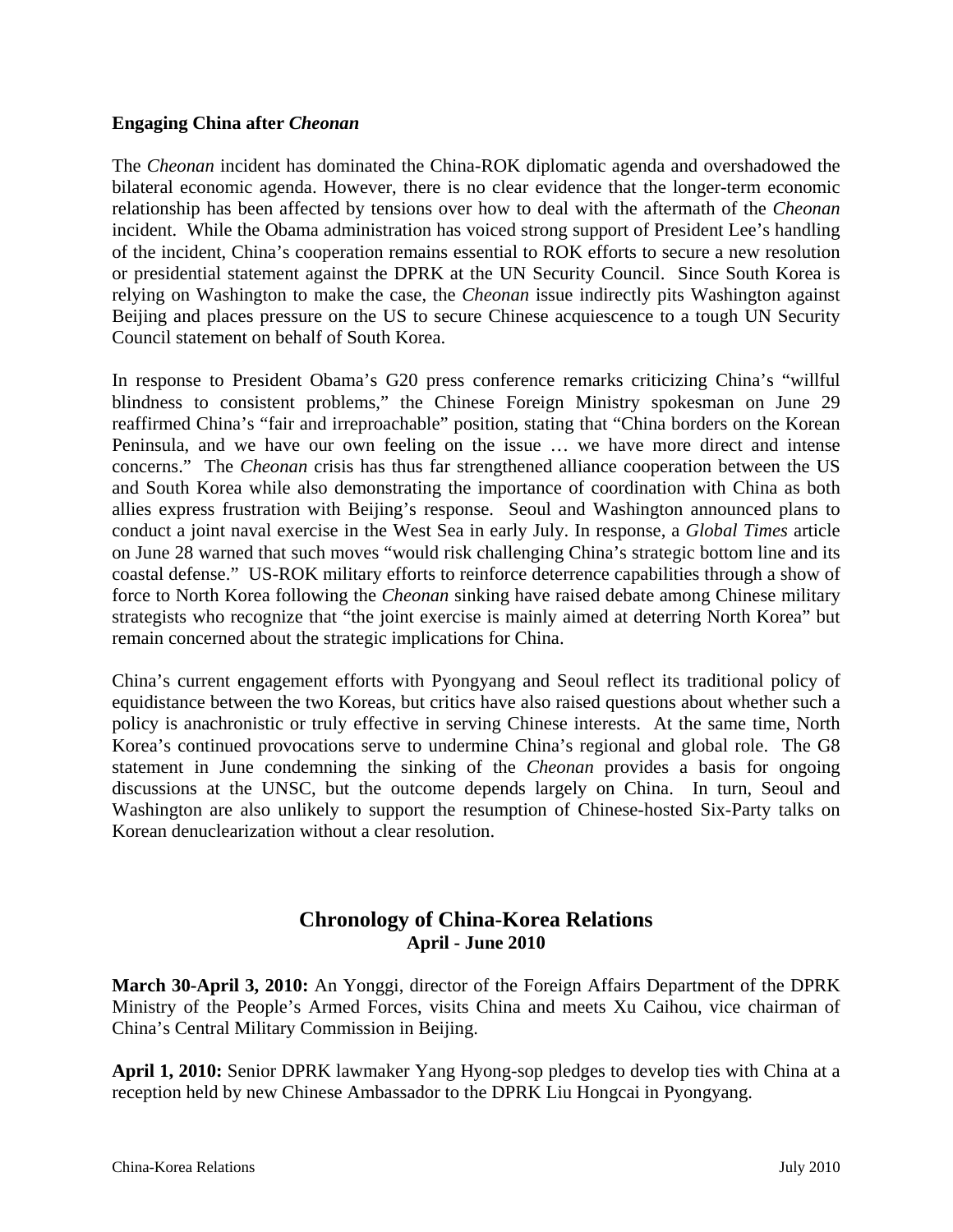**April 3, 2010:** Kim Jong-il hosts a dinner reception in Pyongyang for Ambassador Liu Hongcai, Chinese Embassy diplomats, and the visiting Tianjin women's volleyball team.

**April 6, 2010:** ROK Vice Foreign Minister Shin Kak-soo and Chinese counterpart Wang Guangya hold the second High-level Strategic Dialogue in Seoul.

**April 29-May 1, 2010:** DPRK legislator Kim Yong Nam, president of the Presidium of the Supreme People's Assembly, visits China. He attends the opening ceremony of the Shanghai World Expo and meets Chinese leaders including Hu Jintao on April 30.

**April 30-May 1, 2010:** President Lee Myung-bak visits China and meets President Hu in Shanghai before attending the opening ceremony of the Shanghai Expo on April 30.

**May 2-9, 2010:** Guan Youfei, deputy director of the Foreign Affairs Office of the PRC Ministry of National Defense, leads a delegation of relatives of Chinese martyrs killed in the Korean War in a visit to North Korea.

**May 3, 2010:** DPRK's national theater troupe Phibada Opera Troupe begins its China tour to perform a remake of the Chinese opera *A Dream of Red Mansions*.

**May 3-7, 2010:** Kim Jong-il pays an unofficial visit to China and meets President Hu in Beijing.

**May 4, 2010:** Chinese Ambassador to Seoul Zhang Xinsen pays a courtesy call to ROK Unification Minister Hyun In-taek.

**May 5, 2010:** Chinese and ROK maritime officials meet in Hangzhou and agree to strengthen information-sharing for search and rescue efforts.

**May 6, 2010:** The ROK Ministry of Knowledge Economy announces the establishment of a new "China Desk" at the Korea Trade-Investment Promotion Agency.

**May 6-7, 2010:** China, South Korea, and Japan begin their first round of consultations on a free trade agreement (FTA) research in Seoul.

**May 8, 2010:** *Korean Central News Agency* reports on Kim Jong-il's summit with President Hu Jintao in Beijing.

**May 15-16, 2010:** Foreign Ministers Yang Jiechi and Yu Myung-hwan hold bilateral talks on the sidelines of the fourth China-ROK-Japan foreign ministers meeting in Gyeongju.

**May 19, 2010:** The chief of North Korea's Rajin port visits the Chinese port city of Hunchun and holds talks with the city's mayor.

**May 20, 2010:** Chinese Ambassador to North Korea Liu Hongcai convenes a meeting in Pyongyang of representatives of 14 Chinese entities investing in North Korea.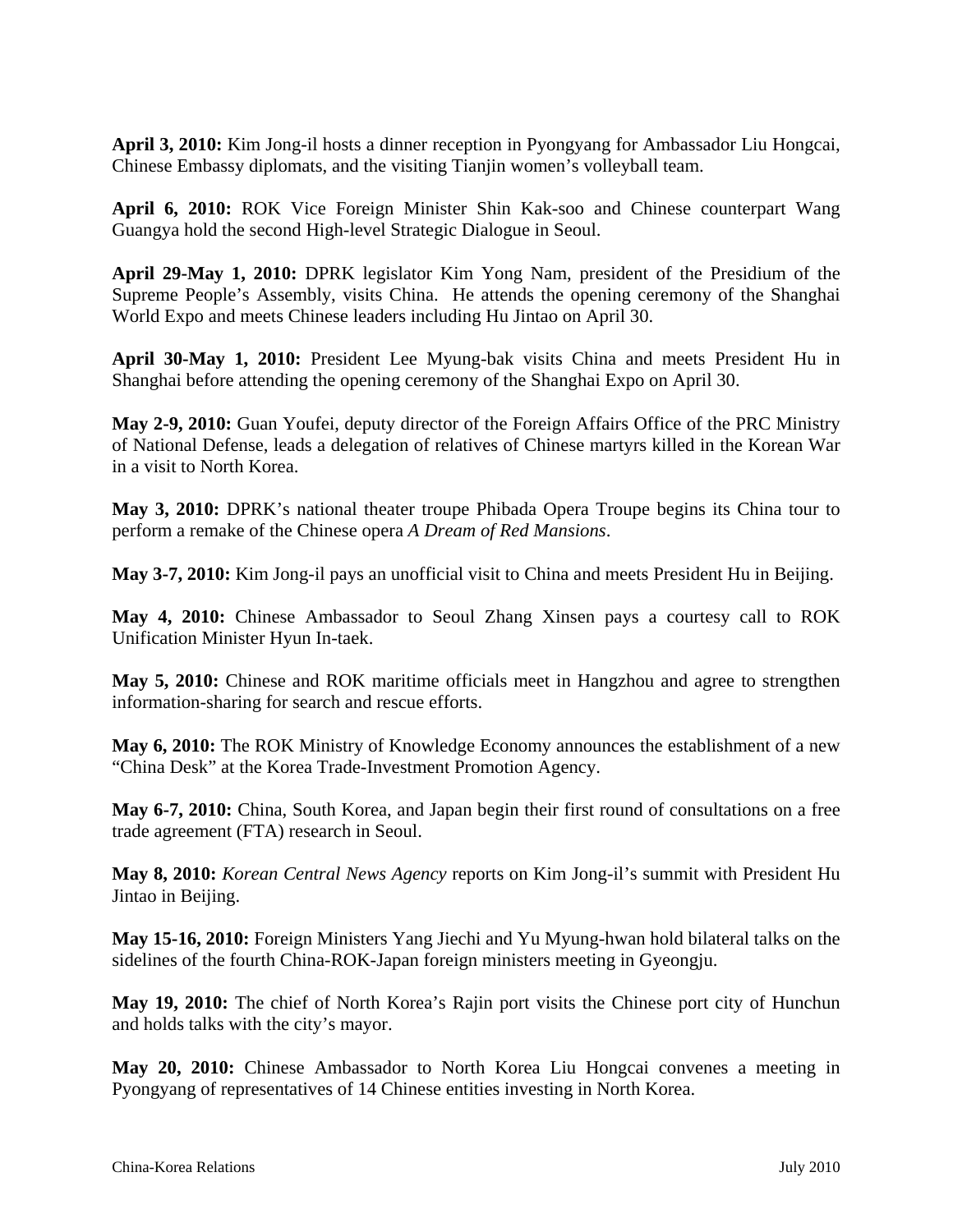**May 22-23, 2010**: Environment ministers of China, Japan and South Korea adopt an action plan for the first time to battle global warming, yellow dust, and other issues in the coming five years.

**May 23, 2010:** Japan, China, and South Korea trade ministers meet in Seoul to discuss regional economic cooperation.

**May 27, 2010:** Wang Min, CPC official of Liaoning province visits North Korea for economic talks with Kim Pyong-hae, WPK official of South Pyongan province.

**May 27, 2010:** China's Tianyu Group, the ROK Ministry of Knowledge Economy, Lippo Incheon Development Co. Ltd., and the Korea Trade-Investment Promotion Agency sign a \$1 billion deal to build a foreign residential area near Incheon International Airport.

**May 28, 2010:** South Korea and China agree to establish consular offices in Dalian and Jeju.

**May 28, 2010:** Premier Wen Jiabao visits Seoul and meets President Lee, National Assembly Speaker Kim Hyong-o, and Prime Minister Chung Un-chan.

**May 29-30, 2010:** President Lee, Premier Wen, and Japanese Prime Minister Hatoyama Yukio hold the third trilateral summit in Jeju, Korea.

**June 1, 2010:** North Korea issues a collection of stamps commemorating Kim Jong-il's May visit to China.

**June 1, 2010:** The ROK Ministry for Food, Agriculture, Forestry and Fisheries announces South Korea and China have agreed to crack down on illegal Chinese fishing along the inter-Korean Northern Limit Line.

**June 2, 2010:** Premier Wen in an interview with *NHK* affirms China's "impartial" position on the *Cheonan* sinking.

**June 4, 2010:** DPRK border guards shoot dead three Chinese nationals and wound another suspected of illegally crossing the China-DPRK border for trade activities.

**June 8, 2010:** China complains by raising "a solemn representation" with the DPRK regarding the killing of Chinese nationals on June 4.

**June 8, 2010:** *Rodong Sinmun* vows to strengthen China-DPRK friendship.

**June 8-9, 2010:** South Korea's Vice Foreign Minister and top diplomat on UN affairs Chun Yung-woo visits Beijing to meet Chinese counterpart Cui Tiankai.

**June 9, 2010:** The ROK Ministry of Public Administration and Security announces that South Korea's government website was attacked by hackers traced to China.